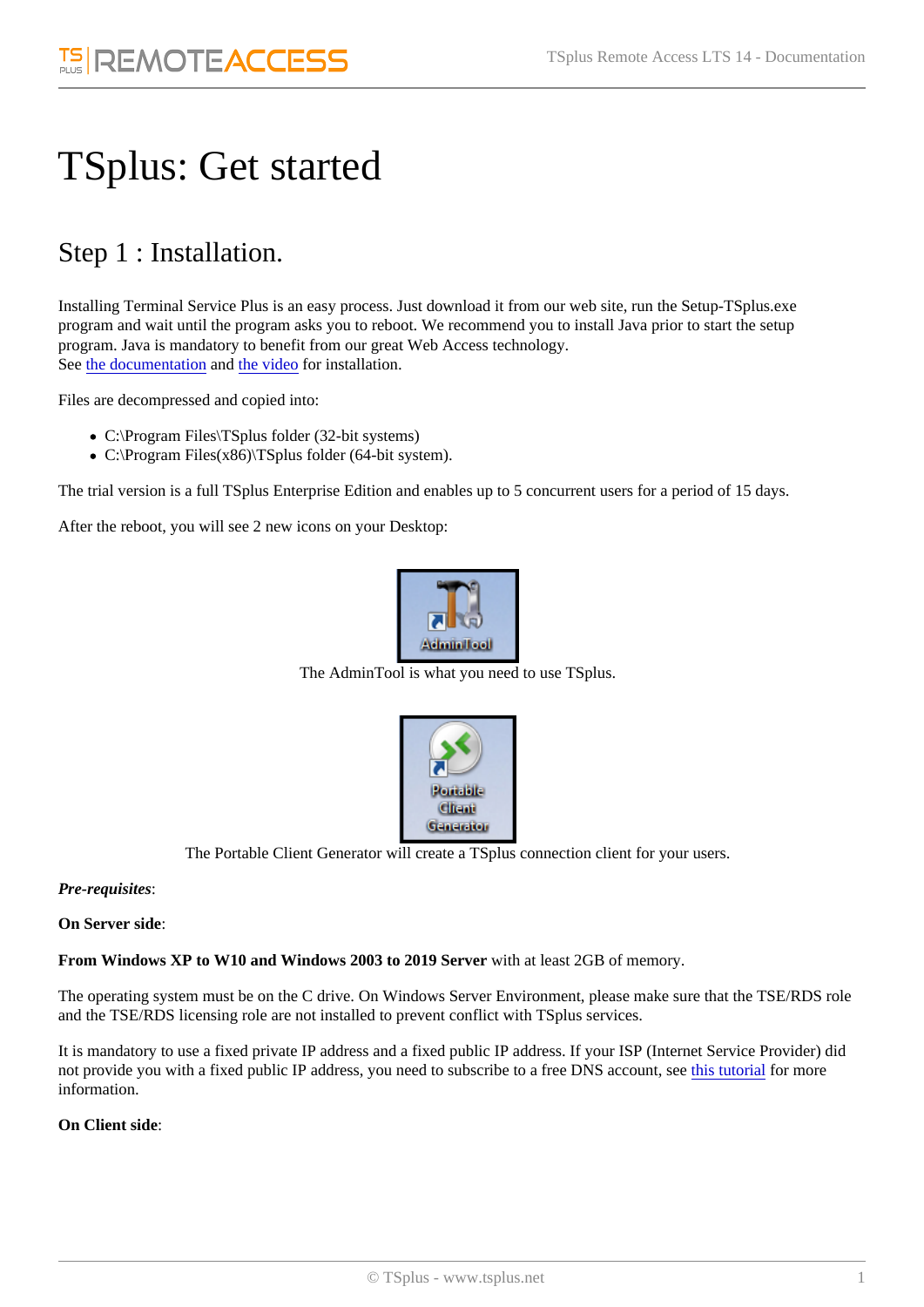**Microsoft workstation**: Windows XP, W7, W8 and W10 are supported. A PDF Reader (like FoxIt) and Java should be installed on the users PCs. **Macintosh workstation**: You can use any MAC RDP client, or TSplus HTML5 clients.

**Linux Workstation**: You can use Linux Rdesktop RDP client or TSplus HTML5 clients.

### Step 2 : Creating users.

After reboot, the TSplus host is almost ready to go. So the first action will be to create users and the AdminTool will help you to do so. Go to the System Tools tab, then click on "Users and Groups". This will take you to the Local Users and Groups window:

| T TSplus - Administration Console - 15. |                                                                             |          | $\Box$<br>-    | $\times$            |
|-----------------------------------------|-----------------------------------------------------------------------------|----------|----------------|---------------------|
| <b>TS REMOTEACCESS</b>                  |                                                                             |          | Lite Mode      |                     |
| <b>介 HOME</b>                           |                                                                             | (?) Help | <b>English</b> | $\bar{\phantom{a}}$ |
| <b>APPLICATIONS</b><br>□                | 囪<br><b>Services</b>                                                        |          |                |                     |
| 骨 PRINTER                               | <b>OR</b> Users and Groups                                                  |          |                |                     |
| ⊙<br><b>WEB</b>                         | 999<br><b>Server Properties</b>                                             |          |                |                     |
| <b>EET FARM</b>                         | ৎ<br>Windows System Toolkit                                                 |          |                |                     |
| <b>SESSIONS</b><br>SYSTEM TOOLS         | <b>Local Group Policy Editor</b><br><b>Form</b><br>旧<br><b>Event Viewer</b> |          |                |                     |
| <b>EDS</b> ADVANCED                     |                                                                             |          |                |                     |
| 끊 ADD-ONS                               |                                                                             |          |                |                     |
| <b>@ LICENSE</b>                        |                                                                             |          |                |                     |
|                                         | Ó<br><b>Reboot the Server</b>                                               |          |                |                     |
|                                         |                                                                             |          |                |                     |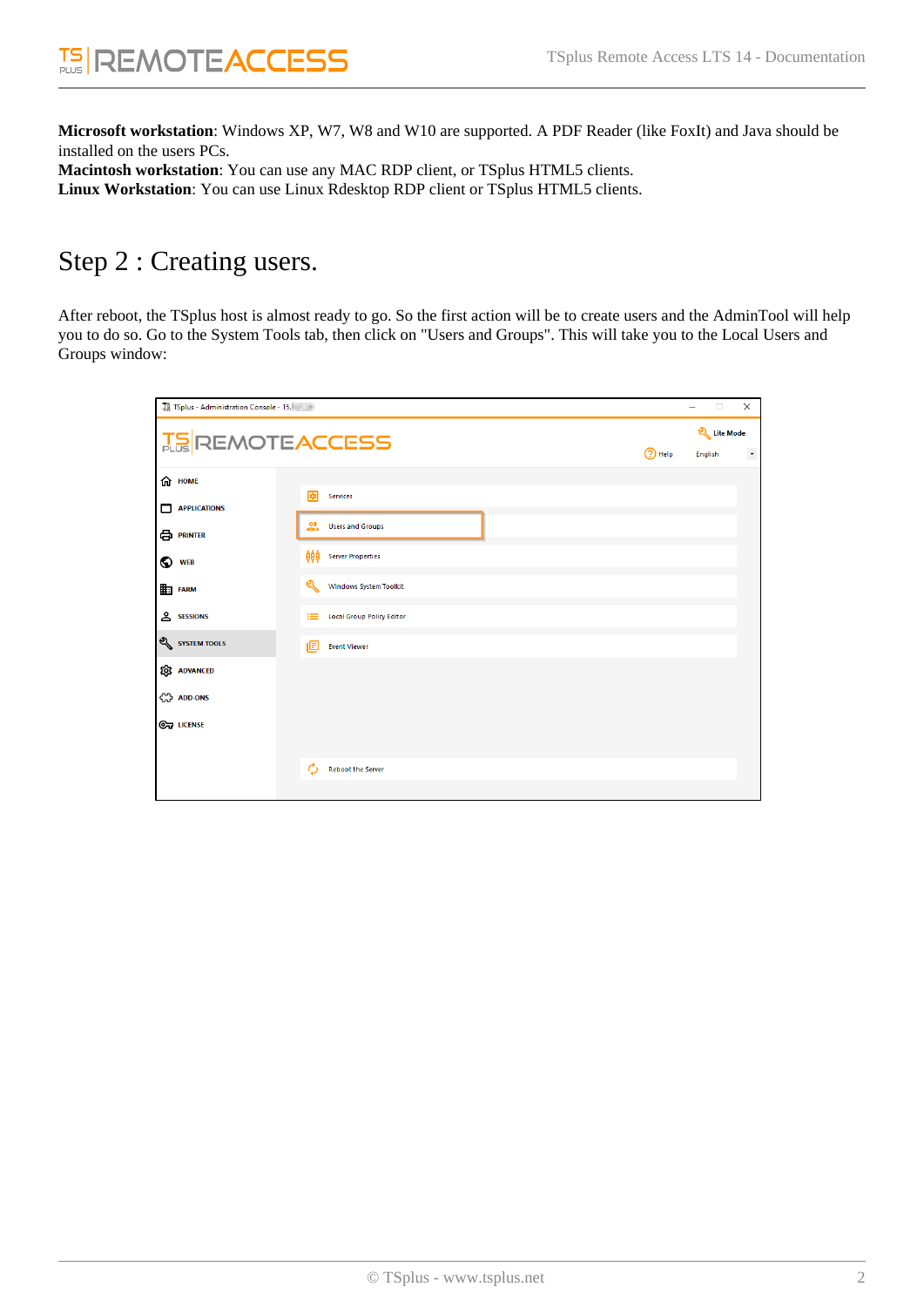| lusrmgr - [Local Users and Groups (Local)\Users]<br>File Action View Help |                                                                                                                                                                                                                                                    |                          |          |                                     | □ | $\times$ |
|---------------------------------------------------------------------------|----------------------------------------------------------------------------------------------------------------------------------------------------------------------------------------------------------------------------------------------------|--------------------------|----------|-------------------------------------|---|----------|
| $\Rightarrow$ $\boxed{?}$ $\Box$<br>⇔ ⇔<br>$\Omega$<br>Y<br>$\  \cdot \ $ |                                                                                                                                                                                                                                                    |                          |          |                                     |   |          |
| Local Users and Groups (Local)<br><b>Users</b><br>Groups<br>r             | Name                                                                                                                                                                                                                                               | <b>Full Name</b>         |          | <b>Desci</b> Actions                |   |          |
|                                                                           | Admin<br><b>New User</b>                                                                                                                                                                                                                           | $\overline{\mathcal{L}}$ | $\times$ | <b>Users</b><br><b>More Actions</b> |   |          |
|                                                                           | John<br>User name:<br>Full name:<br>Description:<br><br>Password:<br>$\cdots$<br>Confirm password:<br>User must change password at next logon<br>User cannot change password<br>Password never expires<br>Account is disabled<br>Help<br>$\langle$ | Close<br>Create          | $\,$     |                                     |   |          |

Each user must have a logon AND a password. Beware when you create users of the box checked by default: "User must change password at next logon", if you don't want your user to change his/her password each time, uncheck this box and check the "Password never expires" or "User cannot change password".

**For Windows 10 Home users**, the process to create users is different, since you will get this error message if you wish to create users with TSplus:

Open the Start menu and click on Settings, then on Accounts, select the 'Family and other Users' tab, and click on the 'add someone else to this PC' button:

| Local Users and Groups (Local) | <b>Local Users and Groups</b>                                                                                                                                  | <b>Actions</b>               |  |  |
|--------------------------------|----------------------------------------------------------------------------------------------------------------------------------------------------------------|------------------------------|--|--|
|                                |                                                                                                                                                                | Local Users and Groups (Lo 4 |  |  |
|                                | This snapin may not be used with this edition of Windows 10. To manage<br>user accounts for this computer, use the User Accounts tool in the Control<br>Panel. | More Actions                 |  |  |

On the 'How will this person sign in?' window, click on the 'I don't have this person sign-in information' line at the bottom.On the next window: 'Let's create your account', click on the 'Add a user without a Microsoft account' line at the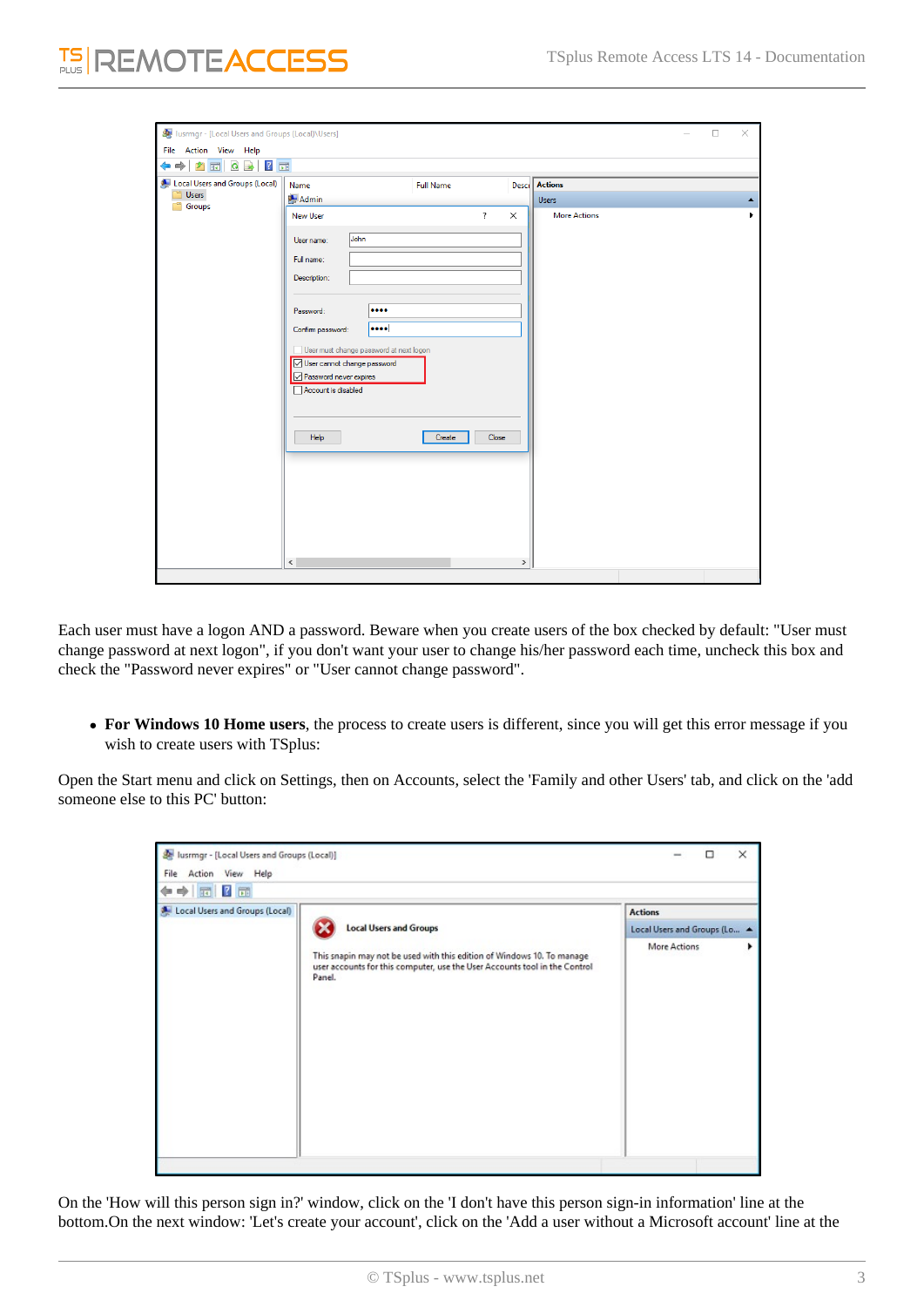bottom and finally, fill-in the required fields to create your user.

| Settings<br>←                                  |                                                                                                                                                                                                                     |                                                                                                                                                        | □ | × |  |  |  |
|------------------------------------------------|---------------------------------------------------------------------------------------------------------------------------------------------------------------------------------------------------------------------|--------------------------------------------------------------------------------------------------------------------------------------------------------|---|---|--|--|--|
| ÏÖ,<br><b>ACCOUNTS</b>                         |                                                                                                                                                                                                                     | Find a setting                                                                                                                                         |   | Q |  |  |  |
| Your account<br>Sign-in options<br>Work access | Your family<br>Sign in with a Microsoft account to see your family here or add<br>any new members to your family. Family members get their own<br>sign-in and desktop. You can help kids stay safe with appropriate |                                                                                                                                                        |   |   |  |  |  |
| Family & other users                           | websites, time limits, apps, and games.<br>Sign in with a Microsoft account                                                                                                                                         |                                                                                                                                                        |   |   |  |  |  |
| Sync your settings                             | Other users                                                                                                                                                                                                         | Allow people who are not part of your family to sign in with their<br>own accounts. This won't add them to your family.<br>Add someone else to this PC |   |   |  |  |  |

### Step 3 : Select the most suitable client for your needs.

TSplus complies with Windows RDP protocol. So, any user can connect locally or remotely with a standard Remote Desktop Connection client (mstsc.exe) or any RDP compatible client. To fully benefit from the TSplus advanced features (Seamless client, RemoteApp, Universal Printer…) you can use a TSplus generated client or the TSplus Web Portal.

TSplus is a very flexible solution and offers multiple ways to open a session:

- **Classic Remote Desktop Connection** (MSTSC.EXE).
- **Portable TSplus RDP client** which will display a windowed environment for your remote connection that you can minimize in the Windows taskbar.
- **TSplus Seamless client** which will only display applications and no desktop.
- **MS RemoteAPP client** which will display application using the native MS RemoteApp.
- **Windows client** over the TSplus Web Portal.
- **HTML5 client** over the TSplus Web Portal.

These clients give the user the following experience:

#### **With Remote Desktop Connection (mstsc.exe)**

- **Connection**: The connection is a very standard one. The Universal Printer is not supported with this type of connection.
- **Display**: Users will see their session within a Remote Desktop window. This desktop displays the content of the user's desktop folder.

If the administrator has assigned specific applications with the AdminTool, only these applications will be displayed (no taskbar, no Desktop).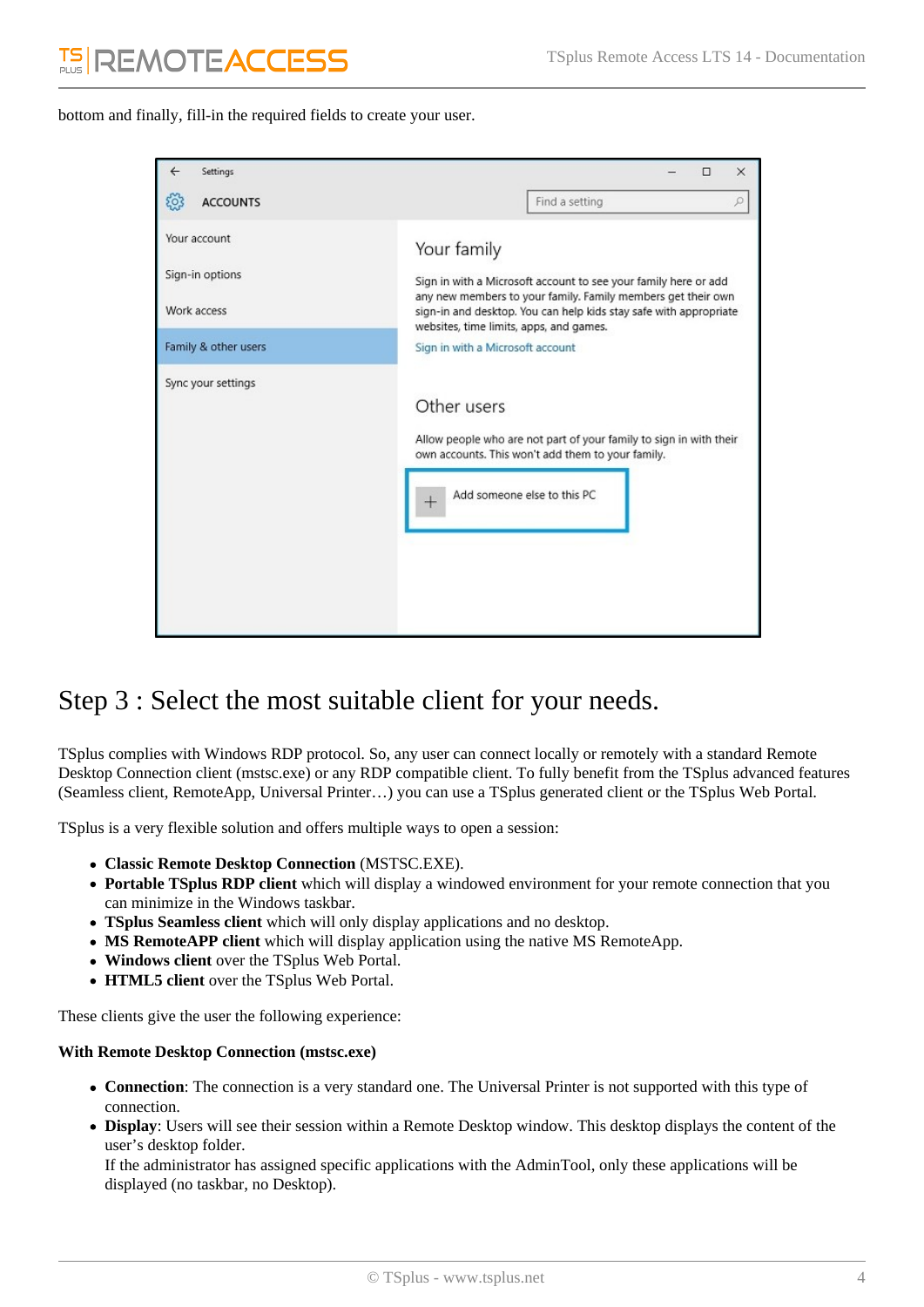### [TSplus RDP generated clien](/tsplus/portable-client-generator)t.

This is a unique TSplus solution, it empowers local and remote users to connect using one single dedicated program. It includes the connection program, the Universal Printing advanced feature, portability with high level of security while keeping it very simple for the users.

So, it is much better than a classic Remote Desktop Connection. For more information about this client generation, see [this documentatio](/tsplus/portable-client-generator)n

### [The TSplus RemoteApp generated Client \(or the Seamless o](/tsplus/remoteapp-seamless-connection-clients)ne) .

Remote applications will exactly look like any local application. Instead of a classical Remote Desktop window, you will be free to switch between your local and remote applications without having to minimize a Remote Desktop window. If your TSplus host does not supports the MS RemoteApp (for operating systems older than Windows 7 or Server 2008, and that you don't have RDP6), you can use the TSplus Seamless alternative for the RemoteApp technology. For more information about these clients, she documentation

### Accessing your TSplus server from a remote location

In order to access your TSplus server from a remote location, you will have to create a port forwarding or port redirection rule of 3389/80/443 ports depending on your preferred connection method. You can change the RDP port on the Home tab:

The 80/443 ports can be changed on the Web Server tab: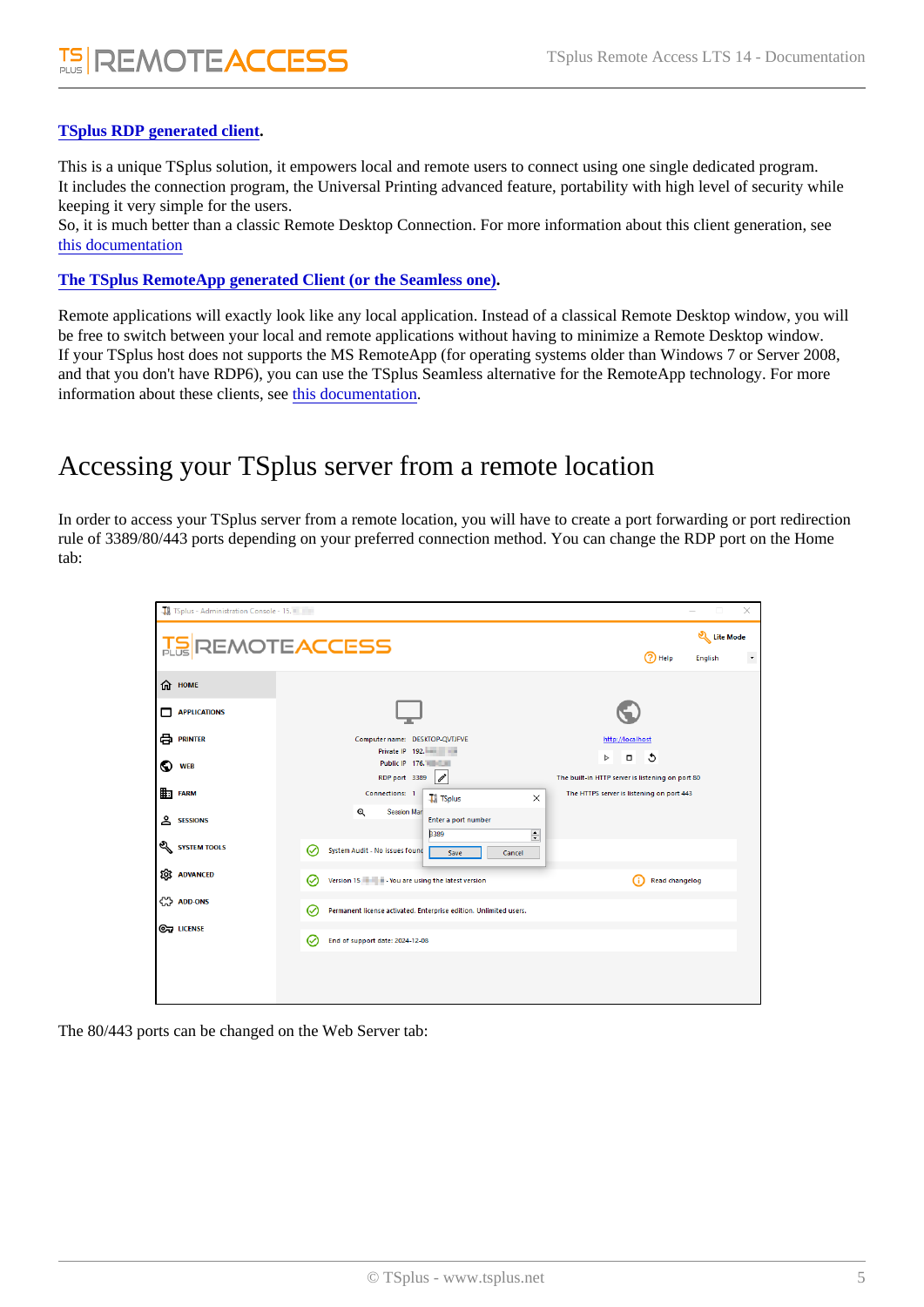More information about changing communication ports can be [found](/tsplus/services-and-ports)

# Step 4 : Application publishing and Application Control.

One of TSplus major benefit is the freedom to assign application to user(s) or to a group of users using the AdminTool.

- If you assign one application to a user, he will only see this application.
- You also can assign him the TSplus Taskbar, the Floating Panel or the Application Panel to display multiple applications.
- You can of course decide to publish a full Remote Desktop if you want to.

Go to the Applications Tab to add, edit, remove and assign Applications.